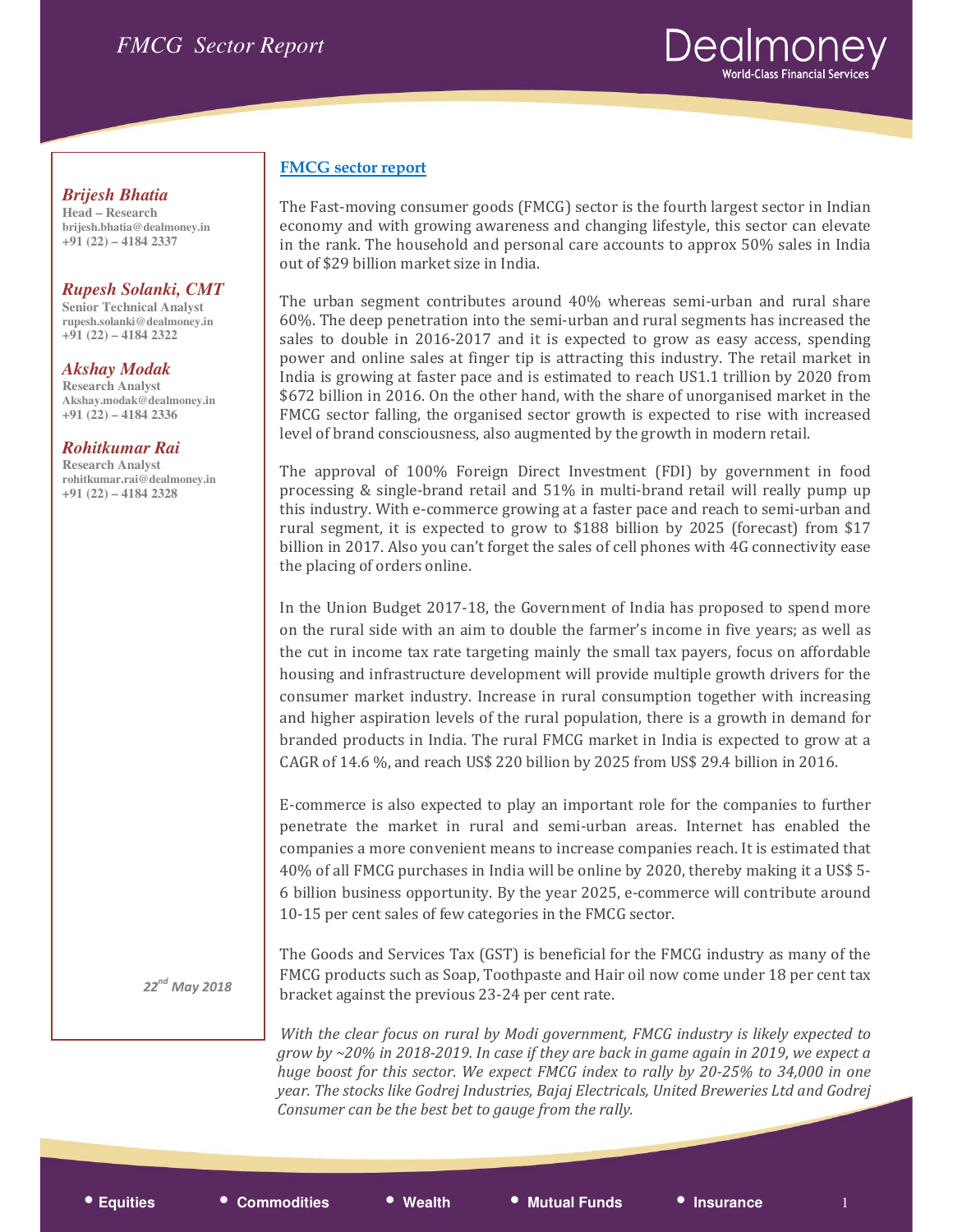

# Nifty FMCG Sector Index:

The FMCG sector index is outperforming against other indices and trading at all time high above 29K. The technical setup signals the fresh rally has just began after consolidating for 8 months. The cup and handle breakout suggests the target of 34,000, so it's another round of 15% on cards. The play and pause momentum on Point & Figure chart suggests momentum to accelerate and one should not miss an opportunity this time. We are expecting the rally towards 32,000-34,000 levels on index.

#### We know what's in your mind now…What to Buy, right?

Just scroll down to what to buy…..

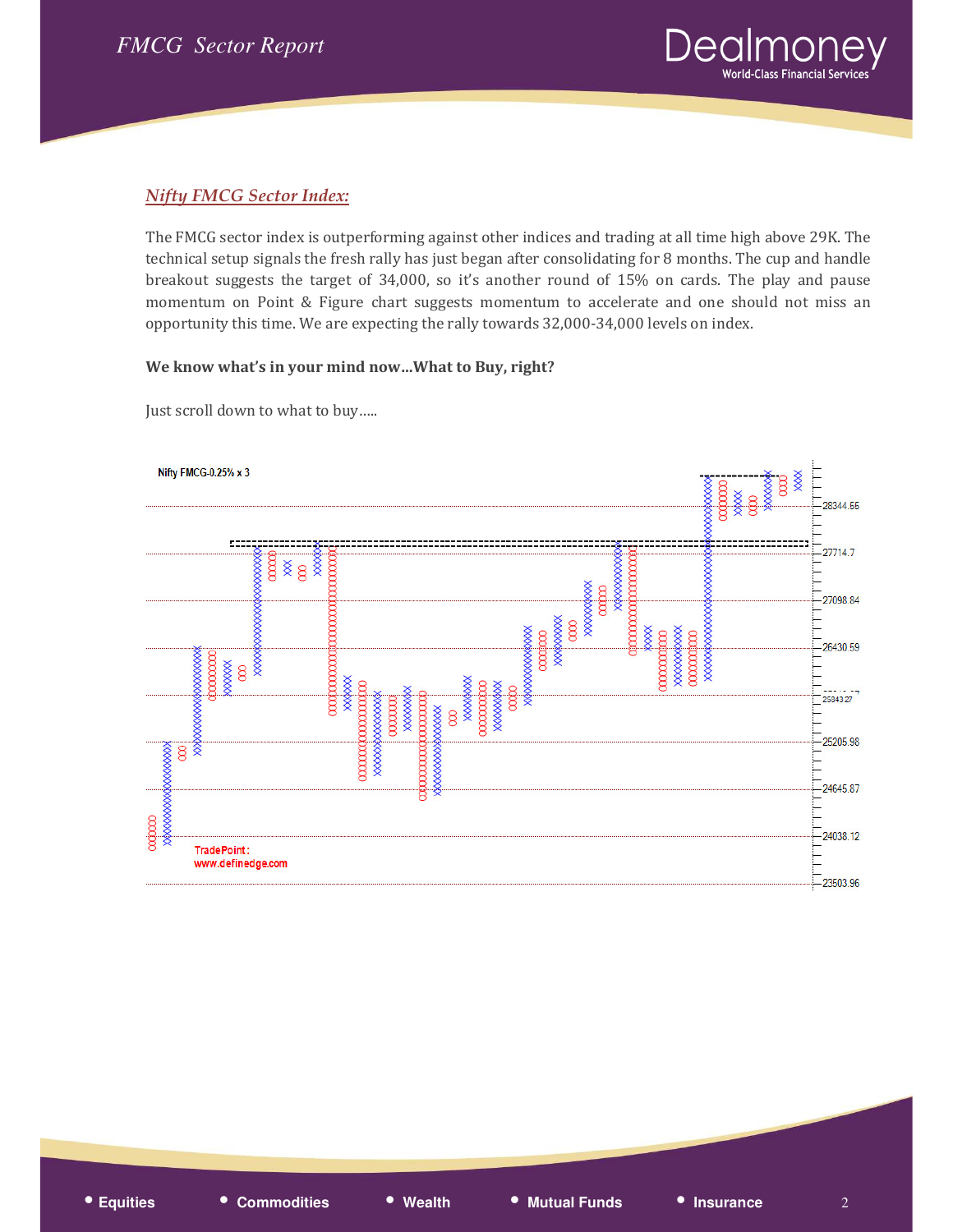

#### Godrej Industries:

- On weekly chart GODREJIND was in good bull from 300 to 700.
- After this marathon run stock went into consolidation mode.
- The rise in volumes on bullish candles suggests accumulation in stock and now it is heading towards the support of trend line.
- We expect stock to take support at trend line and resume its northwards journey.
- Buy GODREJIND at 561.50 for the target of 645 with stoploss of 519.

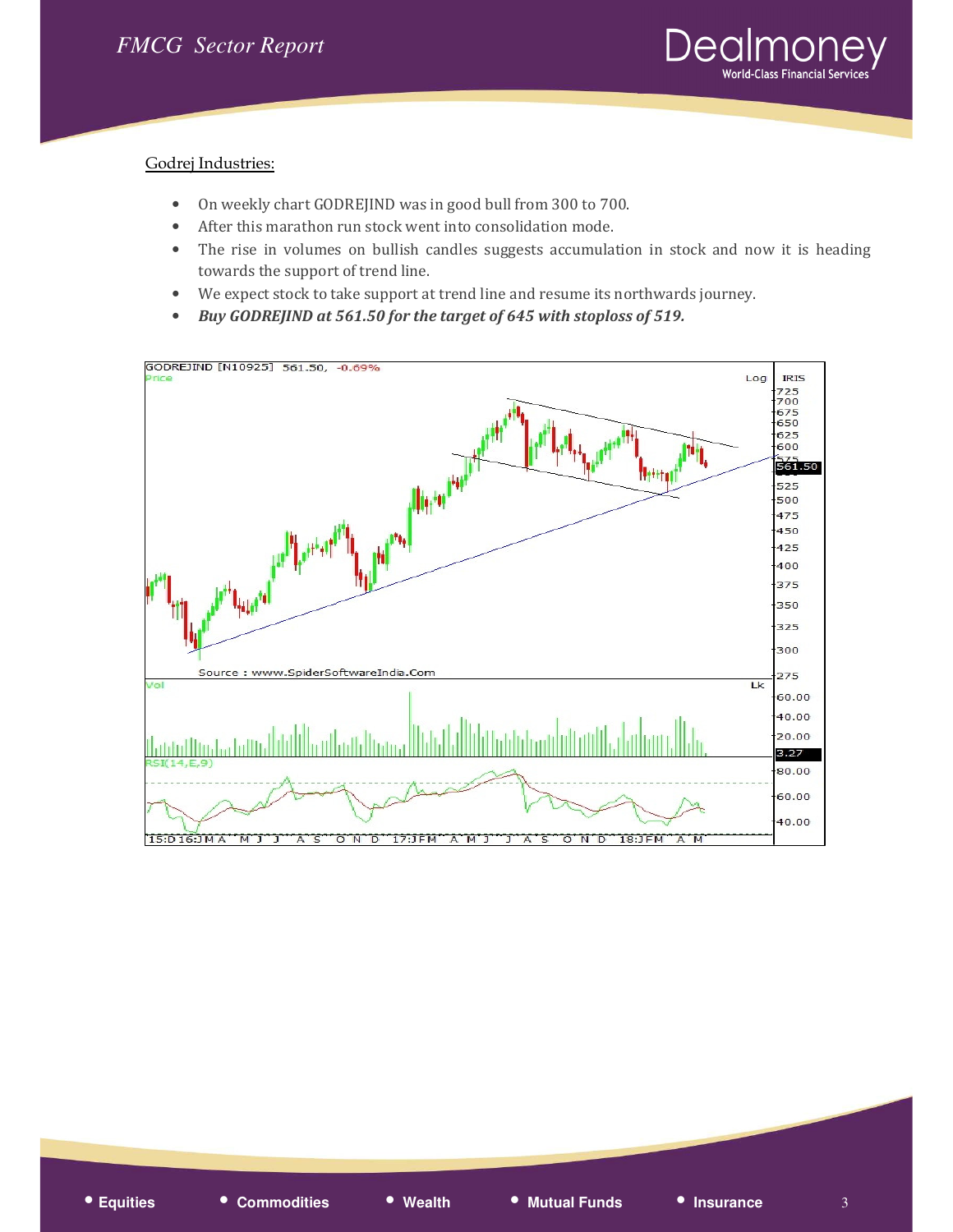

#### Bajaj Electricals:

- Bajaj Electricals is trending bullish forming higher high higher low after breaking out of long 7 years of consolidation.
- Stock was able to come out of its cocoon after long consolidation period in 2017.
- Since breakout stock is moving towards north direction and it is trading in between upward parallel line, the healthy sign of bullish trend.
- We can see in volume there is good accumulation in stock.
- RSI was able to bounce back from the support and now it is moving towards north direction indicating good strength in stock.
- Buy Bajaj Electricals at 602 for target of 720 stop loss 540.

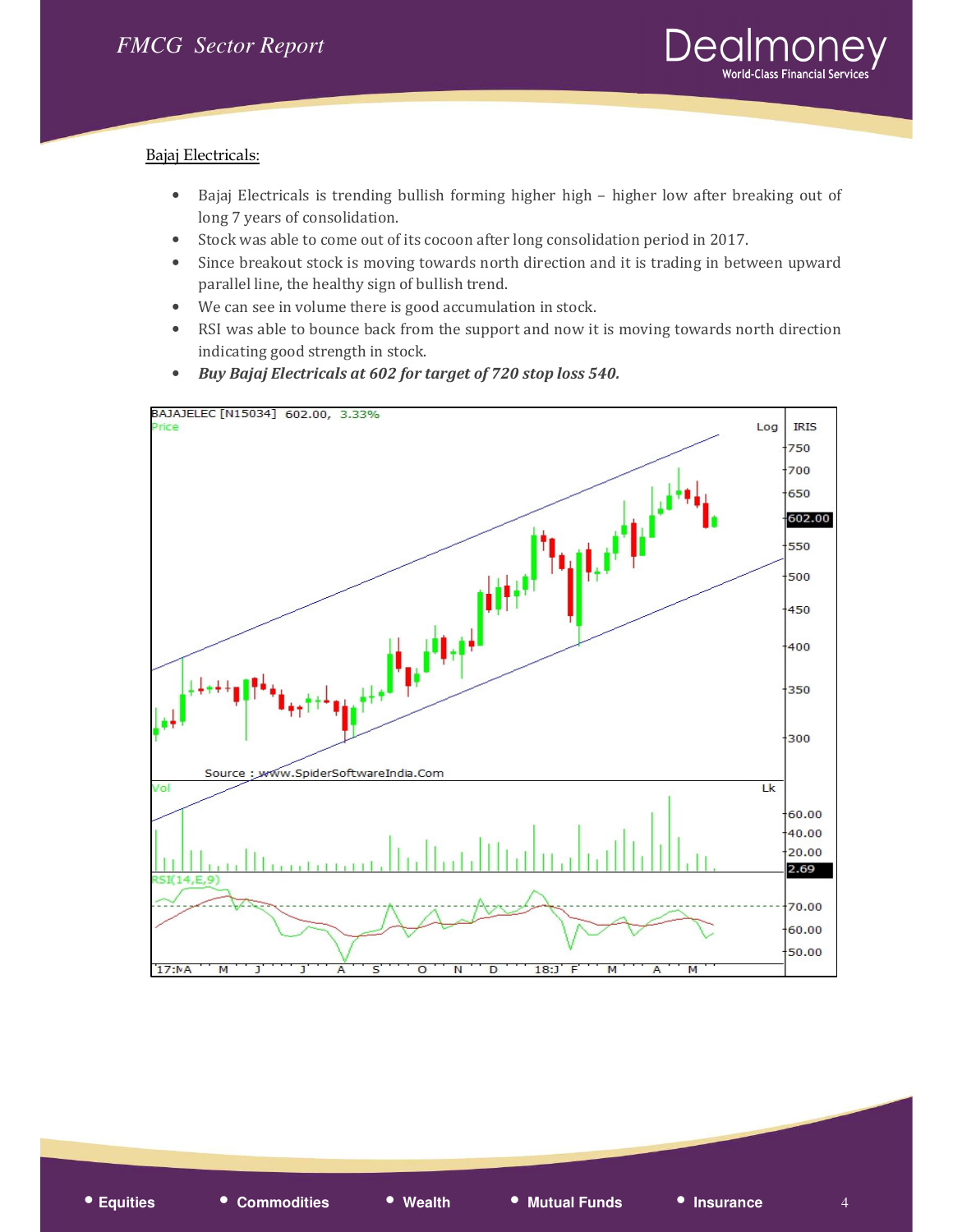

### Godrej Consumer Products Ltd

- On monthly chart of Heikin Ashi, the stock is in good Bull Run.
- The rising bullish candle suggests the bulls are having an upper hand and we expect history to repeat.
- The daily chart is suggesting price to breakout of consolidation phase.
- Buy Godrej consumption at 1079.35 for target of 1400 stoploss of 970.

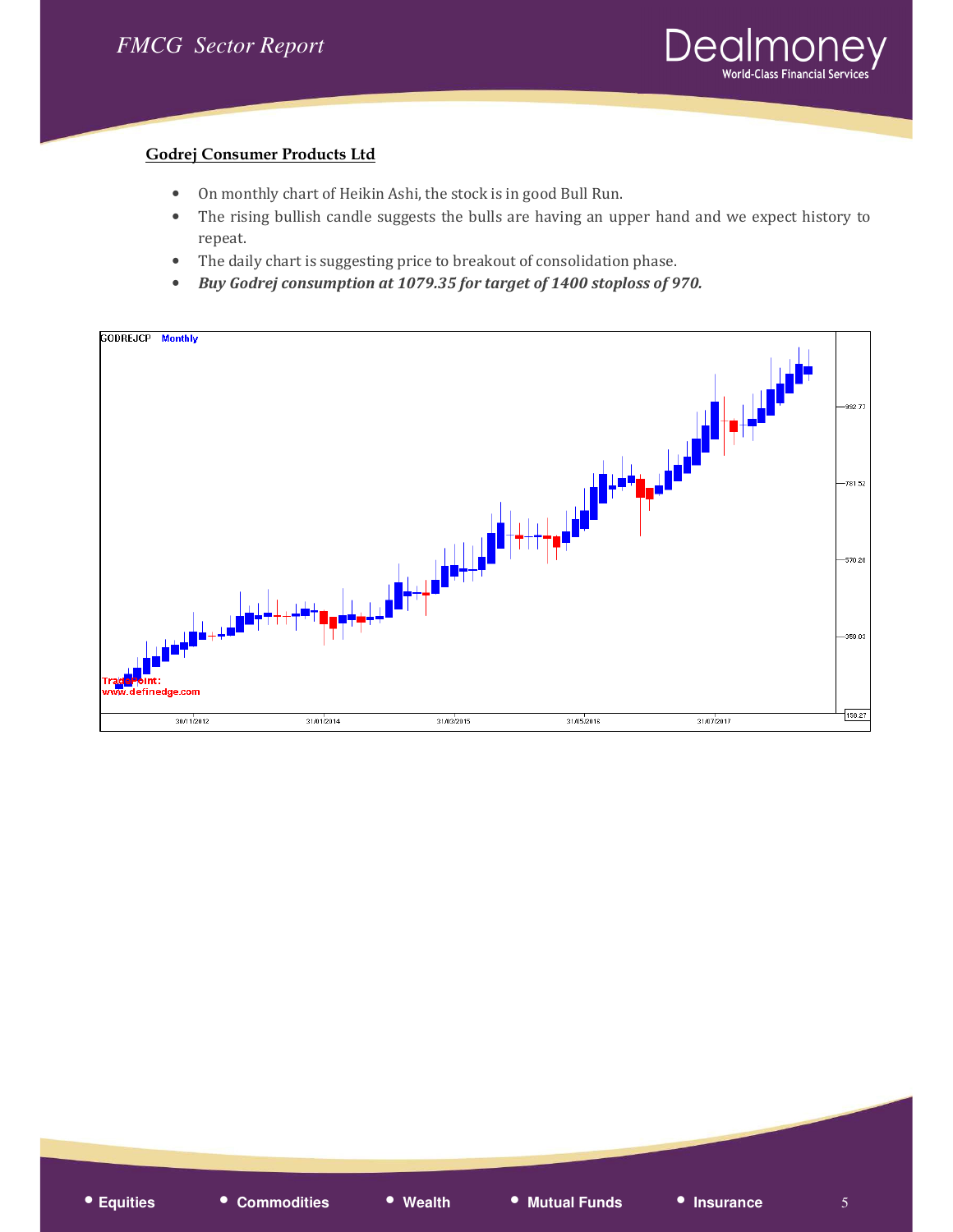

#### UBL

- On weekly chart UBL was in corrective mode from the level of 950 to 750.
- We can see there was rounding bottom formation and then after it was able to breach the resistance with volume.
- Now resistance will act as a support, as we can see there was attempt to breach the support but failed and bounce back.
- RSI was able to deflect from its average line and it is moving gradually towards north direction.
- Buy UBL at 1153 for target of 1390 stop loss 1030.